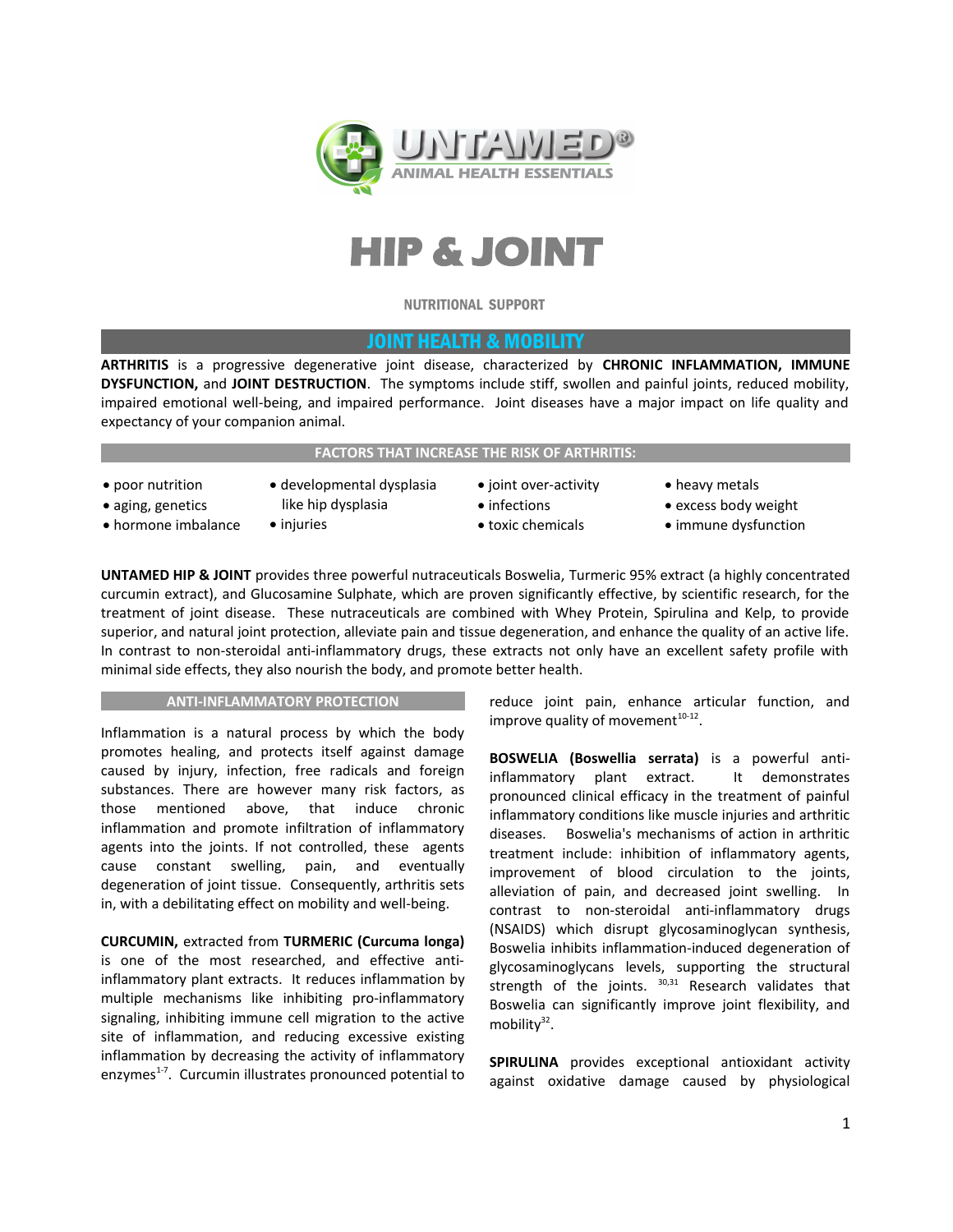processes, heavy metals and toxic chemicals. Oxidative stress causes cellular dysfunction and tissue degeneration, increasing the risk of various chronic diseases, including arthritis. Spirulina activates antioxidant enzymes, inhibits fat oxidation and oxidative DNA damage, and scavenges inflammatory free radicals $^{23}$ . Its antioxidant properties in combination with its anti-inflammatory actions, may protect mobility by reducing exercise-induced oxidative muscle damage<sup>24</sup>, and alleviating arthritic symptoms like swelling, inflammation, cartilage degeneration, and liver stress<sup>29,55</sup>.

### **HEALTHY CARTILAGE & STRUCTURAL SUPPORT**

During aging or reduced activity, muscle mass and strength declines, and body weight may unhealthily increase. This predisposes the animal to decreased joint stability and misalignment. Consequently, with increased mechanical stress, degenerative inflammation sets in, deteriorating cartilage and joins.

**WHEY PROTIEN CONCENTRATE:** UNTAMED HIP & JOINT is fortified with Whey Protein, a complete and nutrientrich protein source. Whey Protein Concentrate is rich in amino acids, which inhibit muscle degeneration, and stimulate muscle protein synthesis, helping to maintain your animal's lean muscle mass and strength. Enhancing the strength of the muscles surrounding the joints may improve structural joint support, and decrease the risk of joint injuries<sup>51,52</sup>. Protein also provides amino acids for proteoglycan and collagen production, which are essential building blocks in the extracellular matrix<sup>53</sup>. The extracellular matrix is present in all tissues, like the joints, muscles, tendons, cartilage, skin, and organs. It provides structural support to the tissues and maintains proper hydration. Protein is also responsible for vital biochemical and biomechanical processes involved in healthy tissue development.

**TURMERIC 95% EXTRACT/CURCUMIN** is well researched for its powerful anti-inflammatory actions. And with its protective properties in cartilage<sup>8</sup>, it has exceptional medical value in the treatment of arthritic diseases. Research shows that highly concentrated curcumin extract stimulates the production of glycosaminoglycans, chondrocytes, and type II collagen which are involved in the formation and structural integrity of cartilage<sup>9</sup>. It also inhibits inflammation-induced degeneration of cartilage and chondrocytes $13,14$ . Curcumin further reduces joint inflammation and joint destruction by inhibiting bone resorption osteoclast cells, and blocking expression of pro-inflammatory genes, inflammatory enzymes like COX-2, and other inflammatory mediators that promotes joint degeneration<sup>25</sup>.

**GLUCOSAMINE SULPHATE** is a superior form of glucosamine due to its enhanced bio-availability. It consists of a structural amino acid, glucosamine, which is abundantly found in joint cartilage, synovial fluid in the joints, and in the intervertebral discs. It also contains sulphur which is required by every cell in the body for efficient function. Sulphur is a vital element for healthy connective tissues, it is utilized in detoxification of toxins, is involved in cellular respiration, promotes healing, and helps to relieve symptoms of arthritis. Research illustrates that Glucosamine Sulphate has a growth-promoting effect on cartilage, and delays cartilage degeneration by various effective antioxidant and anti-inflammatory mechanisms. Studies conclude that long-term supplementation with Glucosamine Sulphate clinically benefits arthritis sufferers by reducing pain, reducing arthritis progression, enhancing joint function and mobility, and decreasing the risk of total joint replacement<sup>15</sup>.

#### **IMMUNE MODULATION**

The immune system is a complex defense system against foreign substances and pathogenic microorganisms. The immune system produces antibodies from Blymphocytes (white blood cells), which bind to, and destroy invading organisms. These antibodies are stored in the body to recognize, and destroy a recurring pathogen more effectively during follow up invasion. Tlymphocytes destroy invading pathogens by releasing toxic chemicals. They also release messenger chemicals to attract macrophagic white blood cells which engulf and kill pathogens. T-lymphocytes regulate immune responsiveness to specific agents, and can be divided into Th1 and Th2 cells. Th1 cells are proposed to mostly mediate immune protection against intracellular viruses and certain bacteria, destroy cancerous cells, and activate delayed hypersensitivity skin reactions. Th2 cells mediate immune protection against extracellular bacteria, parasites, allergens, and toxins. Immune dysfunction and over expression of Th1 cells may result in a pro-inflammatory state and organ specific autoimmunity. Over-expression of Th2 is indicated in systemic autoimmunity and chronic allergy related conditions.

**TURMERIC 95% EXTRACT/CURCUMIN** regulates Th1 and Th2 immune responses, as well as production of inflammatory mediators. By modulating immune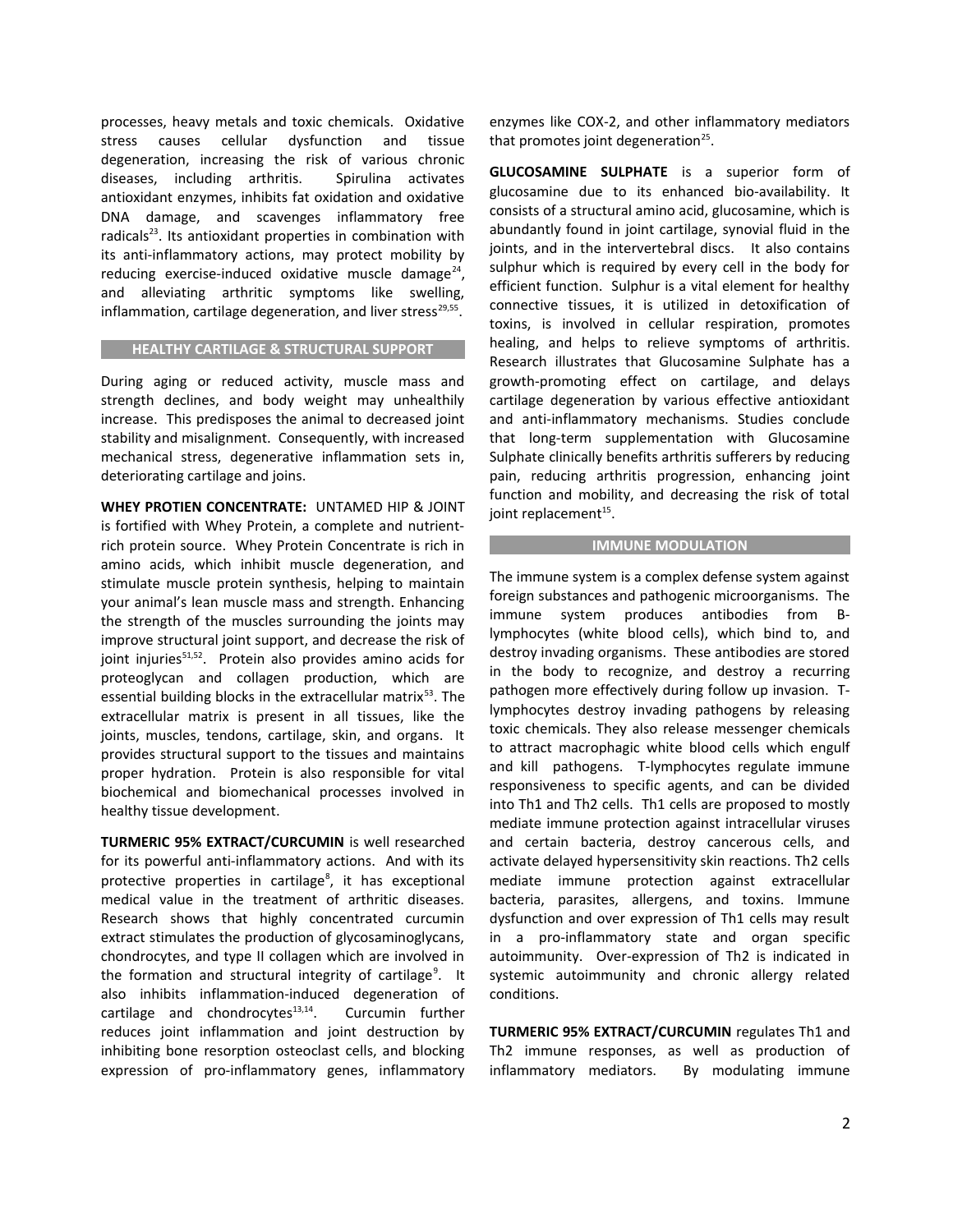function and inhibiting inflammation, Curcumin demonstrates marked clinical efficacy in the treatment of osteo- and rheumatoid arthritis<sup>26,27,49,50</sup>.

**SPIRULINA** is well researched for its immune modulating activities. It may enhance immune function by increasing cellular destruction of infectious agents, increasing antibody protection , and promoting production of other immune modulating chemicals. Spirulina can also reduce immune system hyper-responsiveness as in the case of allergies, arthritis, and organ transplants<sup>54</sup>.

### **SUPER FOOD** *complex*

**UNTAMED HIP & JOINT** is fortified with three superfoods: **SPIRULINA, WHEY PROTEIN CONCENTRATE, and KELP.**

**SPIRULINA** has exceptional nutritional properties with its rich composition of antioxidants, protein, fatty acids, fiber, vitamins and minerals. It serves as a prebiotic, supporting a healthy digestive environment, enhances physical performance<sup>45,46</sup>, improves insulin sensitivity and blood glucose control<sup>42,44</sup>, supports immune function, protecting against allergies<sup>47</sup>, provides marked antioxidant protection, supports detoxification of toxic chemicals and heavy metals like fluoride, lead, cadmium, mercury and arsenic $34-38$ , promotes liver health $48$ , exerts neuroprotective effects, reducing the risk of cognitive decline, Alzheimers' and Parkinson's disease<sup>39-41</sup>, and reduces systemic degenerative inflammation. Spirulina enhances overall health and well-being, and increases protection against various chronic disease like cardiovascular disease  $42,43$ , skin conditions, allergies, cancer, liver disease, and joint disease <sup>33</sup>.

**WHEY PROTEIN CONCENTRATE**, like the protein provided by Spirulina, is considered a complete protein source, containing all amino acids required for healthy physiological function. Protein is an essential component of all living cells, and a substrate for a multitude of physiological processes.

Whey Protein have significant anti-inflammatory, antioxidant, and immune modulating properties. It enhances protection against toxins, viruses, and bacteria, reduces the risk of various cancers, promotes cardiovascular-, liver-, digestive-, and hormonal health, maintains healthy skin and bone, supports healthy body weight, and promotes a sense of well-being. Whey protein contains amino acids which form vital structural components in muscle cells, ligaments and tendons. Insufficient protein intake predisposes the animal to poor condition, muscle wasting, osteoporosis, impaired recovery after injury or training, and decreased mental ability. Protein rich diets promote a leaner and healthy body condition, and enhance muscle protein synthesis. Sufficient protein enables your pet to improve muscle composition and physical strength, especially when combined with regular exercise <sup>56,57</sup>.

**KELP** is a nutrient-dense seaweed, rich in minerals, proteins, antioxidants, and bioactives that are not present in terrestrial foods. Kelp supplementation is associated with significant antiviral protection, reduced gum disease and plague formation on teeth<sup>63</sup>, enhanced cardiovascular health, improved body composition, decreased risk of diabetes and metabolic syndrome, improved digestive health, neuroprotection, decreased risk of cancer, maintenance of bone mineral density, improved joint mobility, and decreased joint pain associated with arthritis<sup>58-62</sup>.

**UNTAMED HIP & JOINT** is an exceptional joint supplement, formulated with natural, human grade extracts, and super foods with significant medicinal value. It is carefully formulated to provide safe and regenerative joint care, and assist your pet in maintaining a healthy, active and happy lifestyle.

### **REFERENCES**

- 1. Chun KS, et al Curcumin inhibits phorbol esterinduced expression of cyclooxygenase-2 in mouse skin through suppression of extracellular signalregulated kinase activity and NF-kappaB activation. Carcinogenesis. 2003.
- 2. Kunnumakkara AB, et al. Curcumin potentiates antitumor activity of gemcitabine in an orthotopic model of pancreatic cancer through suppression of proliferation, angiogenesis, and inhibition of nuclear factor-kappaB-regulated gene products. Cancer Res. 2007.

3. Ponnurangam S, et al Urine and serum analysis of consumed curcuminoids using an IkappaB-luciferase surrogate marker assay. In Vivo. 2010.

- 4. Aggarwal S, et al. Curcumin (diferuloylmethane) down-regulates expression of cell proliferation and antiapoptotic and metastatic gene products through suppression of IkappaBalpha kinase and Akt activation. Mol Pharmacol. 2006.
- 5. Dileep KV, Tintu I, Sadasivan C Molecular docking studies of curcumin analogs with phospholipase A2. Interdiscip Sci. 2011.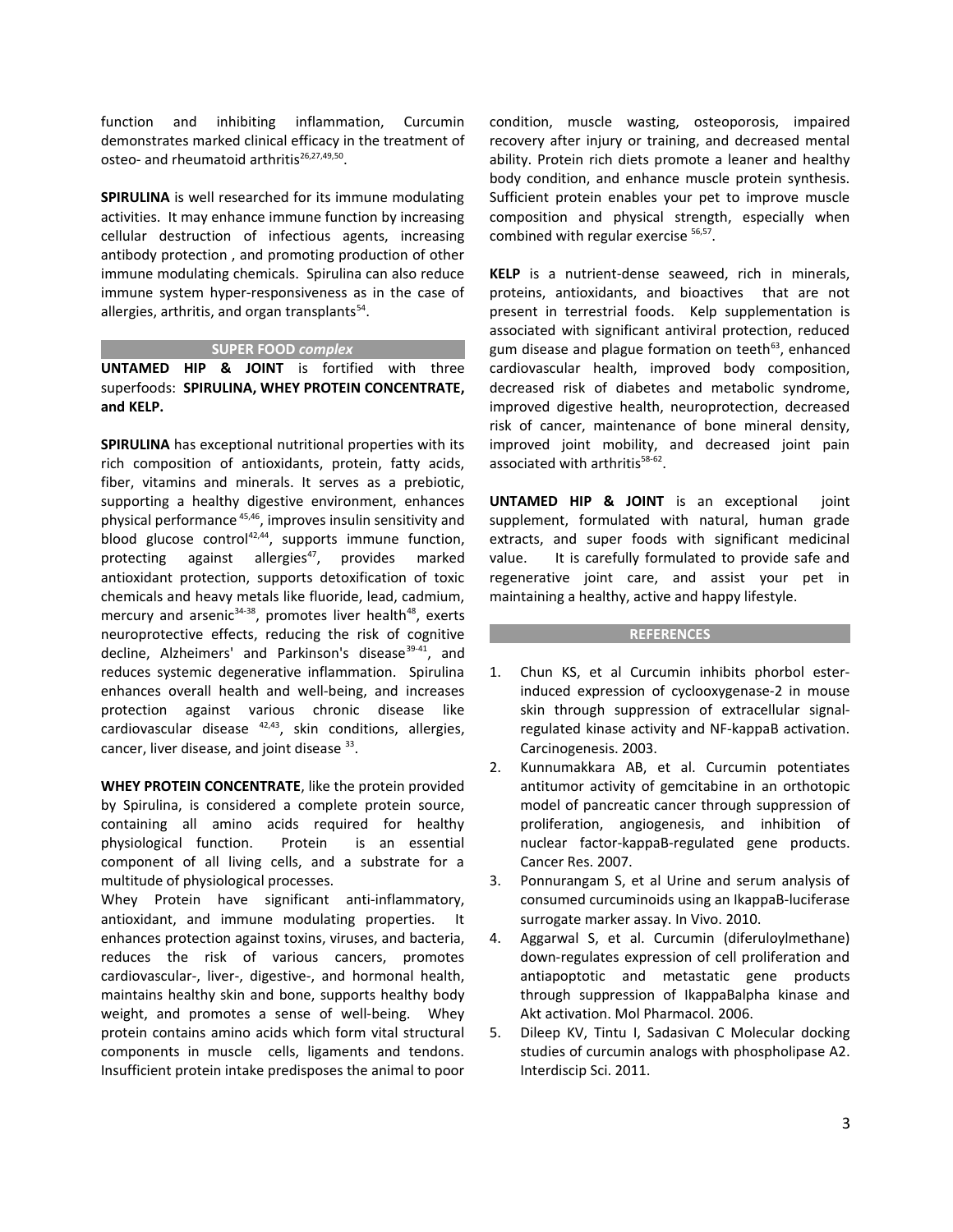- 6. Binion DG, et al. Vascular cell adhesion molecule-1 expression in human intestinal microvascular endothelial cells is regulated by PI 3 kinase/Akt/MAPK/NF-kappaB: inhibitory role of curcumin. Am J Physiol Gastrointest Liver Physiol. 2009.
- 7. Kumar A, et al Curcumin (Diferuloylmethane) inhibition of tumor necrosis factor (TNF)-mediated adhesion of monocytes to endothelial cells by suppression of cell surface expression of adhesion molecules and of nuclear factor-kappaB activation. Biochem Pharmacol. 1998.
- 8. Henrotin Y, Priem F, Mobasheri A. Curcumin: a new paradigm and therapeutic opportunity for the treatment of osteoarthritis: curcumin for osteoarthritis management. Springerplus 2013; 2: 1- 9.
- 9. Jurenka JS. Anti-inflammatory properties of curcumin, a major constituent of Curcuma longa: a review of preclinical and clinical research. Altern Med Rev 2009; 14: 141-53.
- 10. Belcaro G, Cesarone MR, Dugall M, et al. Efficacy and safety of Meriva, a Curcumin-phosphatidyl choline complex during extended administration in Osteoarthritis patients. Altern Med Rev 2010; 15: 337-44.
- 11. Belcaro G, Cesarone MR, Dugall M, et al. Product evaluation registry of a curcumin phosphatidylcholine complex for the complementary management of osteoarthritis. Panminerva Med 2010; 52: 55-62.
- 12. Clutterbuck AL, Mobasheri A, Shakibaei M, Allaway D, Harris P. Interleukin 1 beta induced extracellular matrix degradation and glycosaminoglycan release is inhibited by curcumin in an explant of cartilage inflammation. Ann NY Acad Sci 2009; 1171: 428-35.
- 13. Shakibaei, M., Schulze-Tanzil, G., John, T. and Mobasheri, A. (2005) Curcumin protects human chondrocytes from IL-l1beta-induced inhibition of collagen type II and beta1-integrin expression and activation of caspase-3: an immunomorphological study. Ann Anat 187: 487–497
- 14. Toegel, S., Wu, S.Q., Piana, C., Unger, F.M., Wirth, M., Goldring, M.B. et al. (2008) Comparison between chondroprotective effects of glucosamine, curcumin, and diacerein in IL-1beta-stimulated C-28/I2 chondrocytes. Osteoarthritis Cartilage 16: 1205–1212.
- 15. Jerosch J. Effects of Glucosamine and Chondroitin Sulphate on Cartilage Metabolism in OA: Outlook on Other Nutrient Partners Especially Omega-3

FattyAcids. International Journal of Rheumatology, 2011; Vol 2011:1-11.

- 16. Chun KS, et al Curcumin inhibits phorbol esterinduced expression of cyclooxygenase-2 in mouse skin through suppression of extracellular signalregulated kinase activity and NF-kappaB activation. Carcinogenesis. 2003.
- 17. Kunnumakkara AB, et al. Curcumin potentiates antitumor activity of gemcitabine in an orthotopic model of pancreatic cancer through suppression of proliferation, angiogenesis, and inhibition of nuclear factor-kappaB-regulated gene products. Cancer Res. 2007.
- 18. Ponnurangam S, et al Urine and serum analysis of consumed curcuminoids using an IkappaB-luciferase surrogate marker assay. In Vivo. 2010.
- 19. Aggarwal S, et al. Curcumin (diferuloylmethane) down-regulates expression of cell proliferation and antiapoptotic and metastatic gene products through suppression of IkappaBalpha kinase and Akt activation. Mol Pharmacol. 2006.
- 20. Dileep KV, Tintu I, Sadasivan C Molecular docking studies of curcumin analogs with phospholipase A2. Interdiscip Sci. 2011.
- 21. Binion DG, et al. Vascular cell adhesion molecule-1 expression in human intestinal microvascular endothelial cells is regulated by PI 3 kinase/Akt/MAPK/NF-kappaB: inhibitory role of curcumin. Am J Physiol Gastrointest Liver Physiol. 2009.
- 22. Kumar A, et al Curcumin (Diferuloylmethane) inhibition of tumor necrosis factor (TNF)-mediated adhesion of monocytes to endothelial cells by suppression of cell surface expression of adhesion molecules and of nuclear factor-kappaB activation. Biochem Pharmacol. 1998.
- 23. Abdelkhalek NK, Ghazy EW, Abdel-Daim MM (2015) Pharmacodynamic interaction of Spirulina platensis and deltamethrin in freshwater fish Nile tilapia, Oreochromis niloticus: impact on lipid peroxidation and oxidative stress. Environ Sci Pollut Res Int 22(4):3023–3031.
- 24. Kalafati M, Jamurtas AZ, Nikolaidis MG et al (2010) Ergogenic and antioxidant effects of spirulina supplementation in humans. Med Sci Sports Exerc 2(1):142–151.
- 25. Funk JL, Frye JB, Oyarzo JN, Kuscuoglu N, Wilson J, McCaffrey G, Stafford G, Chen G, Lantz RC, Jolad SD, Sólyom AM, Kiela PR, Timmermann BN.Efficacy and mechanism of action of turmeric supplements in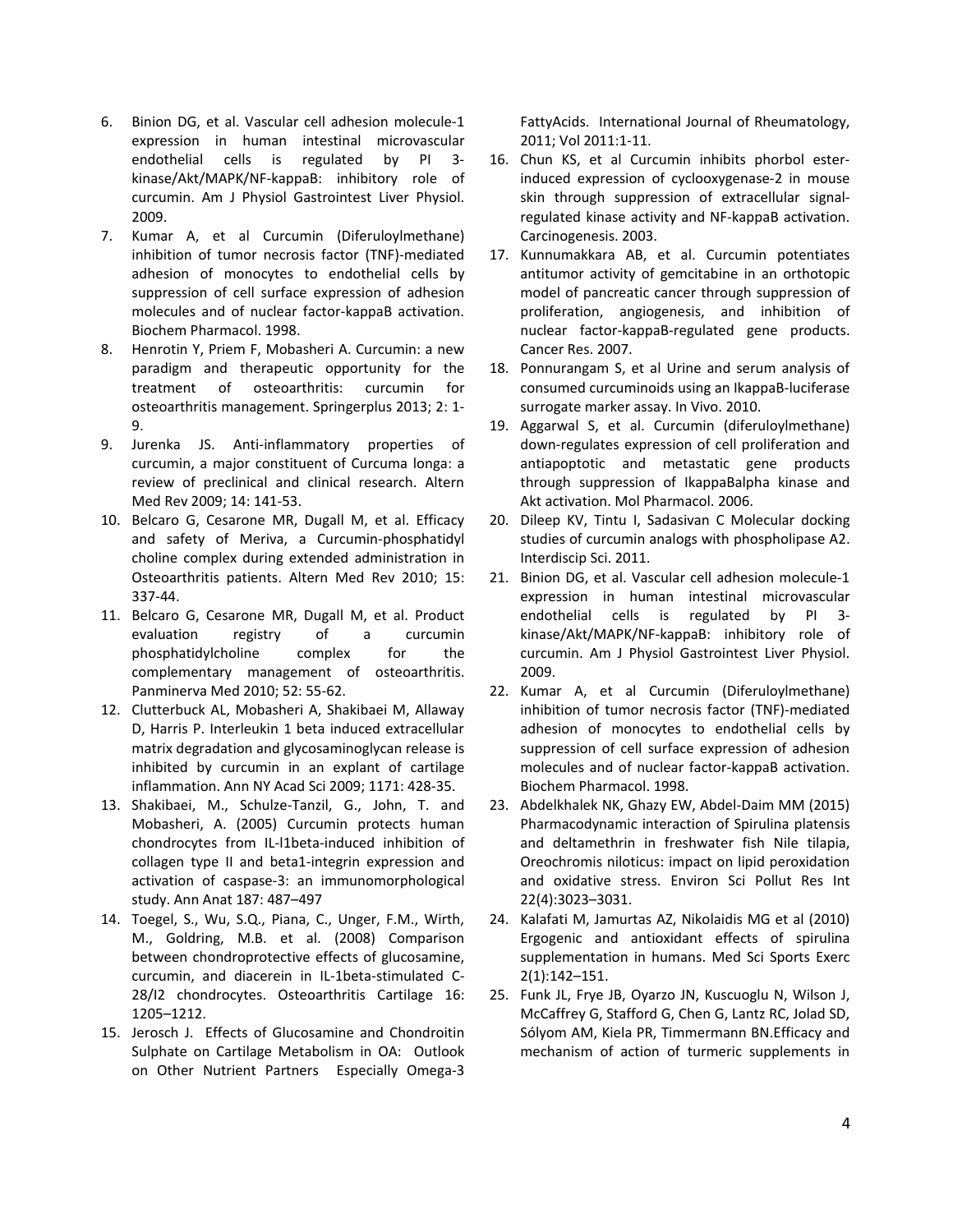the treatment of experimental arthritis. Arthritis Rheum. 2006 Nov;54(11):3452-64.

- 26. Viswanath P. Kurup and Christy S. Barrios. Immunomodulatory effects of curcumin in allergy. September 2008; 52(9): 1031–1039.
- 27. Shin HS, See HJ, Jung SY, Choi DW, Kwon DA, Bae MJ, Sung KS, Shon DH. Turmeric (Curcuma longa) attenuates food allergy symptoms by regulating type 1/type 2 helper T cells (Th1/Th2) balance in a mouse model of food allergy. J Ethnopharmacol. 2015 Dec 4; 175: 21-9.
- 28. Funk JL, Frye JB, Oyarzo JN, Kuscuoglu N et al. Efficacy and mechanisms of action of turmeric supplements in the treatment of experimental arthritis. Arthritis Rheum. 2006; 54(11): 3452-64.
- 29. Rasool M, Sabina EP, Lavanya B. Najwa Kisten. Antiinflammatory effect of Spirulina fusiformis on adjuvant-induced arthritis in mice. Biol Pharm Bull. 2006 Dec;29(12):2483-7.
- 30. Siddiqui MZ. Boswellia Serrata, a potential antiinflammatory agent: an overview. Indian J Pharm Sci. 2011 May-Jun; 73(3): 255-261.
- 31. Kimmatkar N, Thawani V, Hingorani L, Khiyani R. Efficacy and tolerability of Boswellia serrata extract in treatment of osteoarthritis of knee--a randomized double blind placebo controlled trial. Phytomedicine. 2003 Jan;10(1):3-7.
- 32. Kimmatkar N, Thawani V, Hingorani L, Khiyani REfficacy and tolerability of Boswellia serrata extract in treatment of osteoarthritis of knee--a randomized double blind placebo controlled trial. Phytomedicine. 2003 Jan; 10(1):3-7.
- 33. Karkos PD, Leong SC, Karkos CD, Sivaji, N and Assimakopoulos DA. Review Article Spirulina in ClinicalPractice: Evidence-Based Human Applications Evidence-Based Complementary and Alternative Medicine Volume 2011, Article ID 531053, 4 pages.
- 34. Solisio C, et al Cadmium biosorption on Spirulina platensis biomass . Bioresour Technol. (2008)
- 35. Cain A, Vannela R, Woo LK. Cyanobacteria as a biosorbent for mercuric ion . Bioresour Technol. (2008).
- 36. Saha SK, et al Effect of hexane extract of spirulina in the removal of arsenic from isolated liver tissues of rat . Mymensingh Med J. (2005)
- 37. Banji D, et al Investigation on the role of Spirulina platensis in ameliorating behavioural changes, thyroid dysfunction and oxidative stress in

offspring of pregnant rats exposed to fluoride . Food Chem. (2013)

- 38. Gargouri M, et al Spirulina or dandelionenriched diet of mothers alleviates lead-induced damages in brain and cerebellum of newborn rats . Food Chem Toxicol. (2012)
- 39. Hwang JH, et al Spirulina prevents memory dysfunction, reduces oxidative stress damage and augments antioxidant activity in senescenceaccelerated mice . J Nutr Sci Vitaminol (Tokyo). (2011)
- 40. Guo JP, Yu S, McGeer PL Simple in vitro assays to identify amyloid-beta aggregation blockers for Alzheimer's disease therapy . J Alzheimers Dis. (2010)
- 41. Pabon MM, et al A Spirulina-Enhanced Diet Provides Neuroprotection in an α-Synuclein Model of Parkinson's Disease . PLoS One. (2012)
- 42. Jarouliya U, et al Alleviation of metabolic abnormalities induced by excessive fructose administration in Wistar rats by Spirulina maxima . Indian J Med Res. (2012)
- 43. Rodríguez-Hernández A, et al Spirulina maxima prevents fatty liver formation in CD-1 male and female mice with experimental diabetes . Life Sci. (2001)
- 44. Marcel AK, et al The effect of Spirulina platensis versus soybean on insulin resistance in HIV-infected patients: a randomized pilot study . Nutrients. (2011)
- 45. Lu HK, et al Preventive effects of Spirulina platensis on skeletal muscle damage under exercise-induced oxidative stress . Eur J Appl Physiol. (2006)
- 46. Jaspal Sandhu, Shweta Shenoy. Efficacy of Spirulina Supplementation on Isometric Strength and Isometric Endurance of Quadriceps in Trained and Untrained Individuals – a comparative study. Ibnosina Journal of Medicine and Biomedical Sciences. Vol 2(2) (2010).
- 47. Cingi C, et al The effects of spirulina on allergic rhinitis . Eur Arch Otorhinolaryngol. (2008)
- 48. Yakoot M, Salem A. Spirulina platensis versus silymarin in the treatment of chronic hepatitis C virus infection. A pilot randomized, comparative clinical trial. BMC Gastroenterol. 2012 Apr 12;12:32.
- 49. Bright JJ. Curcumin and autoimmune disease. Adv Exp Med Biol. 2007;595:425-51.
- 50. Appelboom T, Maes N and Albert A. A New Curcuma Extract (Flexofytol®) in Osteoarthritis: Results from a Belgian Real-Life Experience. The Open Rheumatology Journal, 2014, 8, 77-81 77